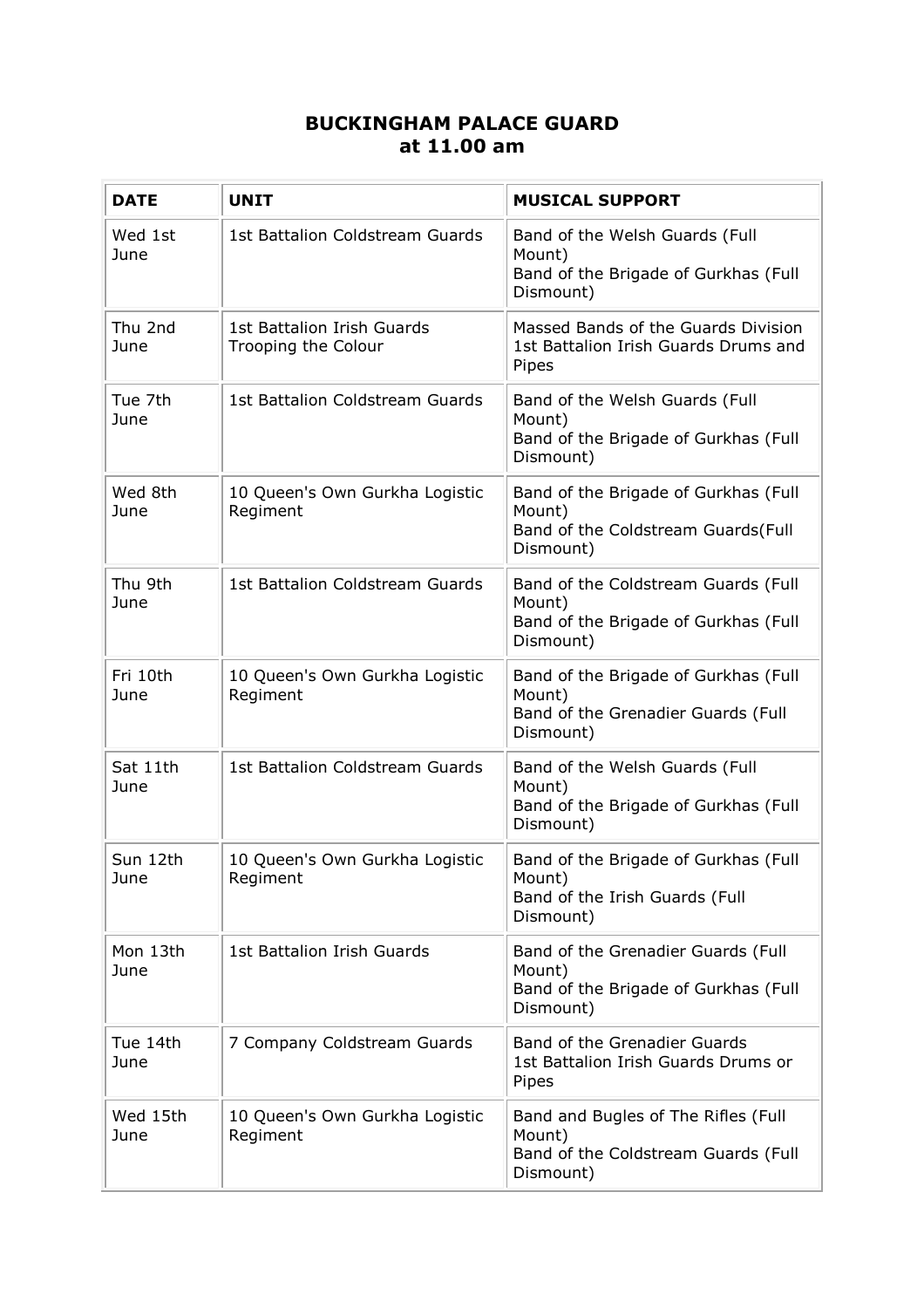| Thu 16th<br>June | Nijmegen Company Grenadier<br>Guards       | Band of the Grenadier Guards (Full<br>Mount)<br>Band and Bugles of The Rifles (Full<br>Dismount)   |
|------------------|--------------------------------------------|----------------------------------------------------------------------------------------------------|
| Fri 17th<br>June | 1st Battalion Irish Guards                 | <b>Band of the Scots Guards</b><br>1st Battalion Irish Guards Drums or<br>Pipes                    |
| Sat 18th<br>June | 1st Battalion Irish Guards                 | <b>Band of the Scots Guards</b><br>1st Battalion Irish Guards Drums or<br>Pipes                    |
| Sun 19th<br>June | 1st Battalion Irish Guards                 | Band of the Grenadier Guards<br>Hounourable Artillery Company Corps<br>of Drums                    |
| Mon 20th<br>June | 10 Queen's Own Gurkha Logistic<br>Regiment | Band and Bugles of The Rifles (Full<br>Mount)<br>Band of the Grenadier Guards (Full<br>Dismount)   |
| Tue 21st<br>June | 1st Battalion Irish Guards                 | Band of the Household Cavalry (Full<br>Mount)<br>Band and Bugles of The Rifles (Full<br>Dismount)  |
| Wed 22nd<br>June | F Company Scots Guards                     | <b>Band of the Grenadier Guards</b><br>Band of the Coldstream Guards                               |
| Thu 23rd<br>June | 10 Queen's Own Gurkha Logistic<br>Regiment | Band of the Brigade of Gurkhas (Full<br>Mount)<br>Band of the Grenadier Guards (Full<br>Dismount)  |
| Fri 24th<br>June | 1st Battalion Irish Guards                 | Band of the Coldstream Guards (Full<br>Mount)<br>Band of the Brigade of Gurkhas (Full<br>Dismount) |
| Sat 25th<br>June | 1st Battalion Irish Guards                 | <b>Band of the Grenadier Guards</b>                                                                |
| Sun 26th<br>June | 1st Battalion Irish Guards                 | Band of the Grenadier Guards                                                                       |
| Mon 27th<br>June | Nijmegen Company Grenadier<br>Guards       | Band of the Irish Guards<br>1st Battalion Irish Guards Drums or<br>Pipes                           |
| Tue 28th<br>June | 1st Battalion Coldstream Guards            | <b>Band of the Grenadier Guards</b><br>Band of the Coldstream Guards                               |
| Wed 29th<br>June | 1st Battalion Coldstream Guards            | <b>Band of the Scots Guards</b><br>Band of the Welsh Guards                                        |
| Thu 30th<br>June | Nijmegen Company Grenadier<br>Guards       | Band of the Scots Guards<br>Band of the Welsh Guards                                               |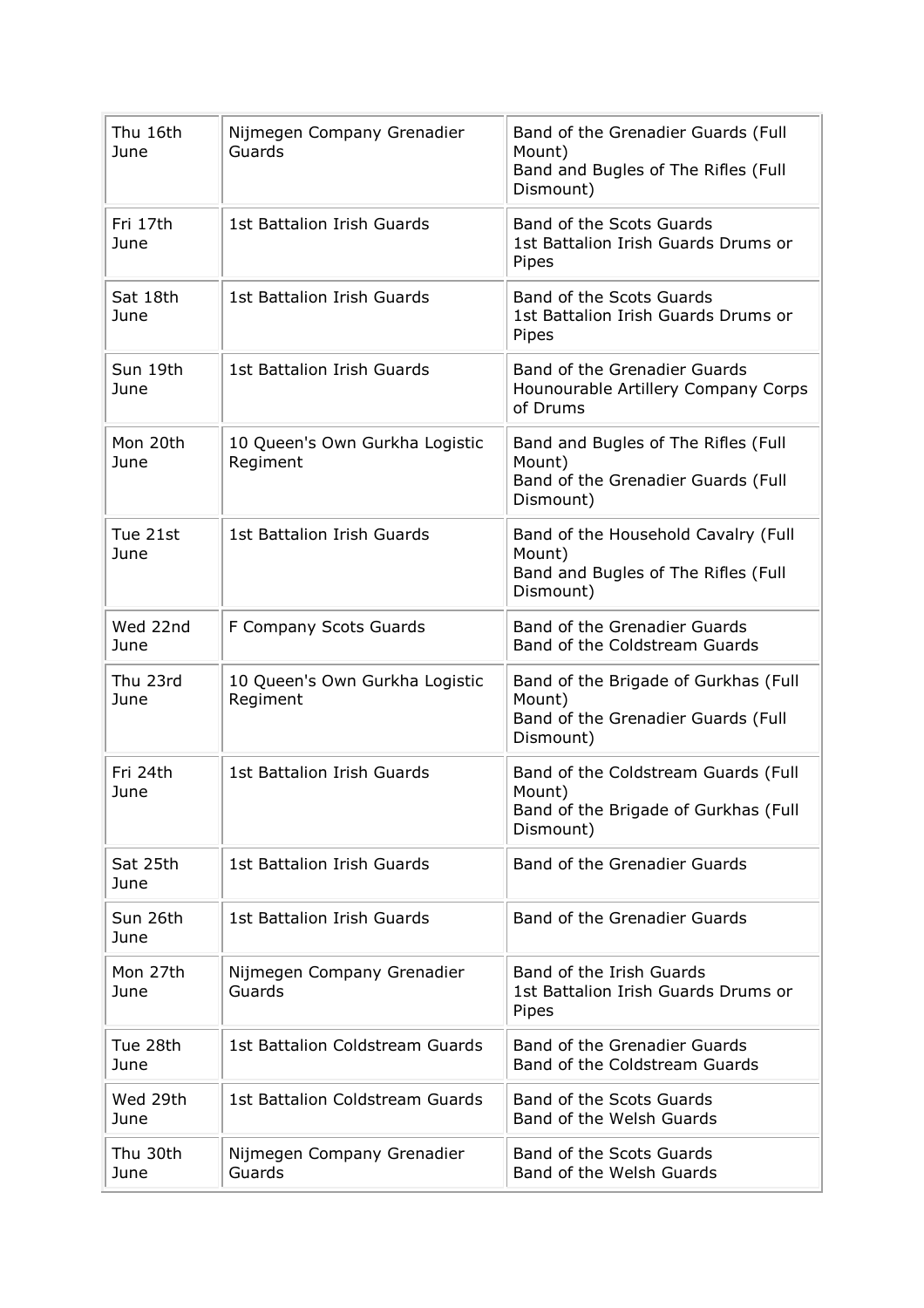## **WINDSOR CASTLE GUARD at 11.00 am**

| <b>DATE</b>      | <b>UNIT</b>                                | <b>MUSICAL SUPPORT</b>                            |
|------------------|--------------------------------------------|---------------------------------------------------|
| Fri 3rd June     | 1st Battalion Coldstream Guards            | 1st Battalion Coldstream Guards<br>Corps of Drums |
| Sat 4th<br>June  | 10 Queen's Own Gurkha Logistic<br>Regiment | Band of The Brigade of Gurkhas                    |
| Sun 5th<br>June  | 1st Battalion Coldstream Guards            | No Music or Ceremony                              |
| Mon 6th<br>June  | 10 Queen's Own Gurkha Logistic<br>Regiment | Band of The Brigade of Gurkhas                    |
| Tue 7th<br>June  | 1st Battalion Coldstream Guards            | 1st Battalion Coldstream Guards<br>Corps of Drums |
| Wed 8th<br>June  | 10 Queen's Own Gurkha Logistic<br>Regiment | 1st Battalion Coldstream Guards<br>Corps of Drums |
| Thu 9th<br>June  | 1st Battalion Coldstream Guards            | 1st Battalion Coldstream Guards<br>Corps of Drums |
| Fri 10th<br>June | 10 Queen's Own Gurkha Logistic<br>Regiment | 1st Battalion Coldstream Guards<br>Corps of Drums |
| Sat 11th<br>June | 1st Battalion Coldstream Guards            | 1st Battalion Coldstream Guards<br>Corps of Drums |
| Sun 12th<br>June | 10 Queen's Own Gurkha Logistic<br>Regiment | No Music or Ceremony                              |
| Mon 13th<br>June | 1st Battalion Irish Guards                 | 0800 Admin Mount without Music or<br>Ceremony     |
| Tue 14th<br>June | 1st Battalion Irish Guards                 | Band of the Household Cavalry                     |
| Wed 15th<br>June | 1st Battalion Irish Guards                 | Band of the Scots Guards                          |
| Thu 16th<br>June | 7 Company Coldstream Guards                | Band of the Household Cavalry                     |
| Fri 17th<br>June | 1st Battalion Irish Guards                 | Band of the Household Cavalry                     |
| Sat 18th<br>June | 1st Battalion Irish Guards                 | Band of the Household Cavalry                     |
| Sun 19th<br>June | 7 Company Coldstream Guards                | No Music or Ceremony                              |